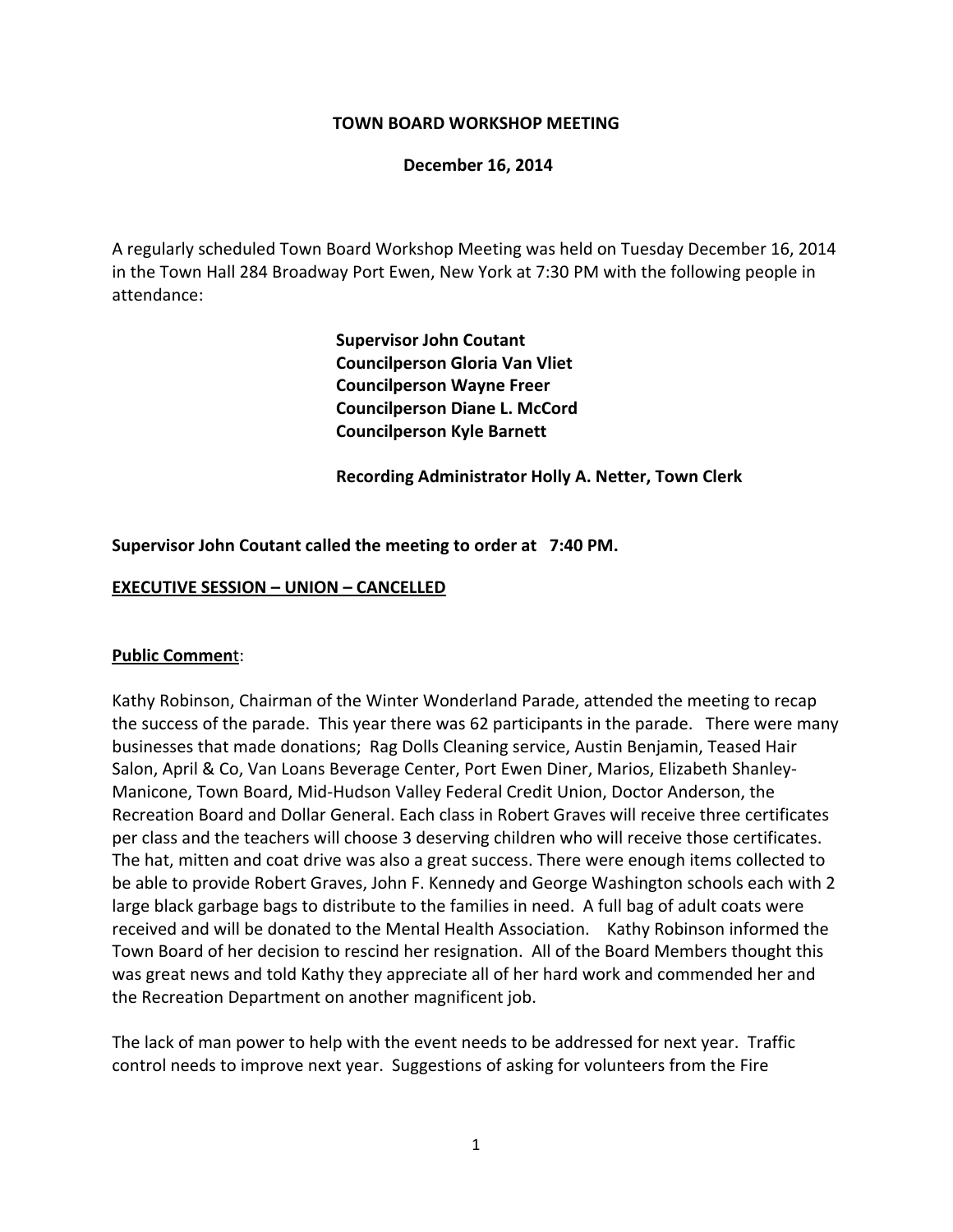Department, Court of Officers and Fire Police Association were made. Town Clerk Holly Netter said she would work with Kathy Robinson to promote the parade via social media.

# **DOG REDEMPTION FEE INCREASE – PROPOSED RESOLUTION**

The Town Board is contemplating increasing the fees for Dog Redemption effective January 1, 2015. The fees are currently; first redemption \$10, second Redemption \$20, and third \$30. The proposed resolution increases the fees to First redemption \$20, second Redemption \$30 and third \$40. The resolution will be presented at the December Town Board meeting.

# **AGREEMENT FOR THE EXPENDITURES OF HIGHWAY MONEYS**

Highway Superintendent Mike Cafaldo has to complete the itemized expenditures. Councilpersons Barnett and McCord drafted an agreement. A copy of the agreement was emailed to Mike Cafaldo and Debbie Kane. Superintendent Cafaldo needs to complete the document listing his general repairs and anticipated improvements for 2015.

A few weeks back the Highway Department was delivering water to the kennel. The plastic container fell off of the highway truck and destroyed the tank as well as the pump. Superintendent Cafaldo was in agreement to purchase the container but would like the Town Board to absorb the cost of the pump since it broke while doing a service for the town. The purchase of the pump does not have to be made until after the first of the year. A discussion was held and decision will be tabled for a future meeting.

## **PHOTOVOLTAIC PROJECT CONTRACT FOR PROFESSIONAL SERVICES ‐ RESOLUTION**

A resolution will be presented at the December Board Meeting regarding a contract for professional services for Randolph Horner, Consultant for the Transfer Station Solar Project. Vendor Sun Edison has agree to pay a Project Development Fee of \$100,000 to Randolph Horner for his professional services for the Esopus Landfill PV project. He will receive the money in three payments throughout the life of the project. Randolph has devoted countless hours to the solar efforts in Esopus and continues to negotiate the cost of the project. Central Hudson wanted \$182,000 to install the connecting lines from West Park to their substation. Randolph now has found a contract to make the connection for \$125,000 which will reduce the rate per kilowatt charged and be a significant savings over the years. Documentation was given to the Board regarding his role to the Town as Solar Project Manager. This documentation provides a complete audit trail of the money coming in and the Town Board authorizing payment. If someone looks at the project 10 years from now they will be able to understand what has been transpired.

# **CHA CONTRACT**

Clough Harbour & Associate LLP has provided their annual Consulting Agreement for 2015. The agreement remains unchanged from the one executed for the year 2014. Councilperson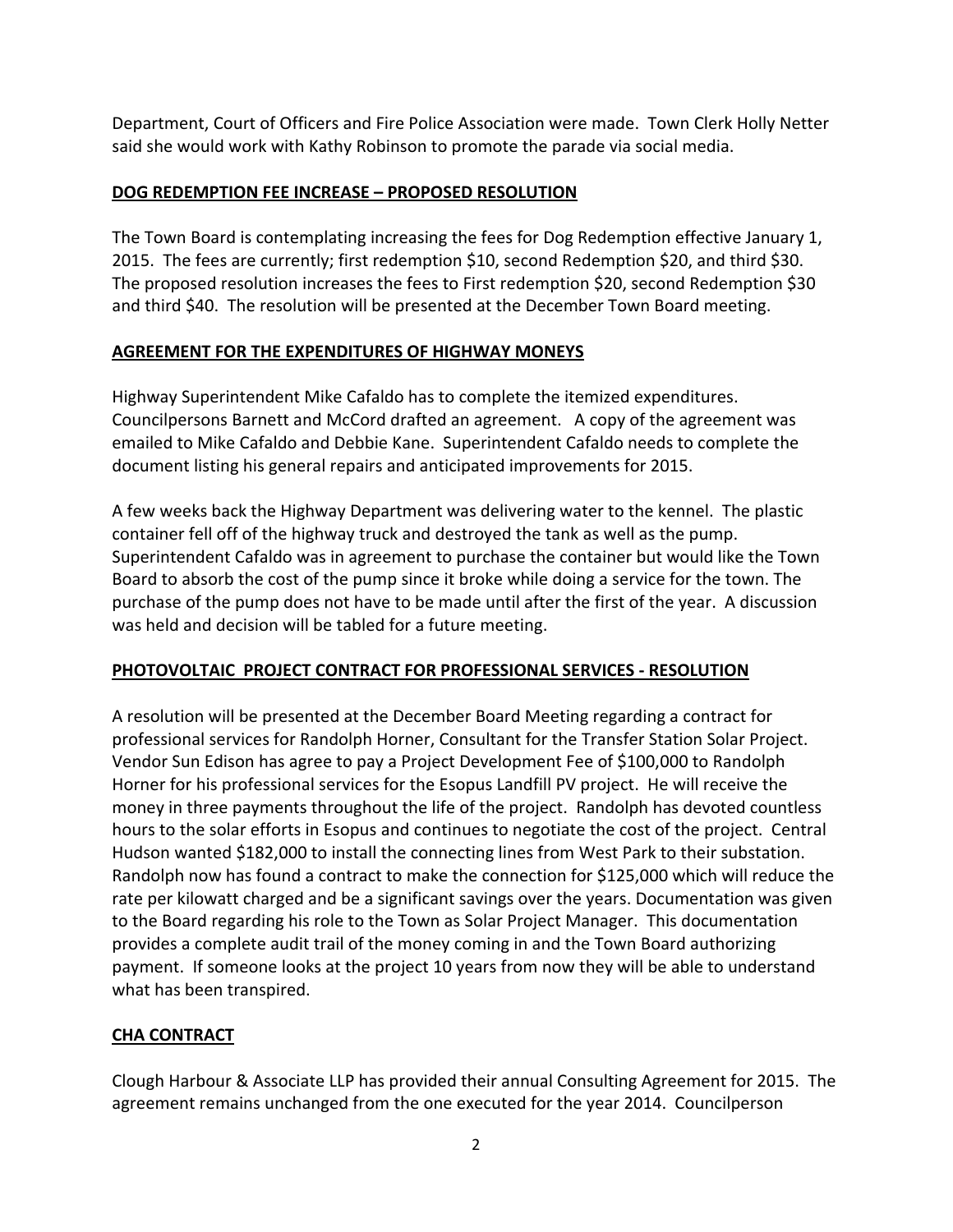Wayne Freer pointed out the contract named people not positions. He made the suggestion the contract be changed to reference the Title of the individual and not be a contract specifying the particular name of the person. The Town Board was in agreement and the necessary changes will be made. Supervisor Coutant made the suggestion to monitor the first few cases that are referred to CHA in January. Often it is costly for the applicant to have their case reviewed. The Planning Board needs to use their discretion on smaller projects. The Board will look into other options that may be more cost effective.

### **ORGANIZATIONAL MEETING DATE**

The Organizational Meeting will be held on January 5, 2015.

## **NYMIR TRAINING**

NYMIR has asked for permission to utilize the community center as a training facility for their workplace violence and sexual harassment training for their trainers. A series of dates were given for the month of February. The Board was in agreement to let them use the facility. Town Clerk Holly Netter will contact them with the available dates.

## **MEMORANDUM OF AGREEMENT ‐ UNION**

CO**UNCILPERSON KYLE BARNETT MADE A MOTION AUTHORIZING THE SUPERVISOR TO SIGN THE MEMORANDUM OF AGREEMENT WITH THE UNION, RESOLVING ALL ISSUES WITH THE UNION BETWEEN NOW AND THE END OF 2015. THE MOTION WAS SECONDED BY COUNCILPERSON WAYNE FREER. THE BOARD WAS POLED AND ALL MEMBERS WERE IN FAVOR, MOTION CARRIED.**

## **TEVAS CONTRACT**

Councilperson Kyle Barnett discussed the revised TEVAS contract with the Town Board. There was a minor change in terminology regarding the snow removal section of the contract. During the 2015 calendar year, when practical, the Town Highway personnel will assist the rescue squad in sanding and snow clearance of the ambulance base in exchange for the services they provide to the Town.

## **TRANSFER STATION**

The discussion continued regarding the Transfer Station. Councilperson Diane McCord has been working diligently on cost comparisons for the various operating options. She feels we will save a significant amount of money by bringing the operation in house. Councilperson Gloria Van Vliet said she spoke to Town of Ulster Supervisor Jim Quigley who said in 2015 he is only going to be open 2 days a week and projects he still will lose \$25,000.00. Councilperson Freer is concerned with to the Town taking on another task and having to deal with the day to